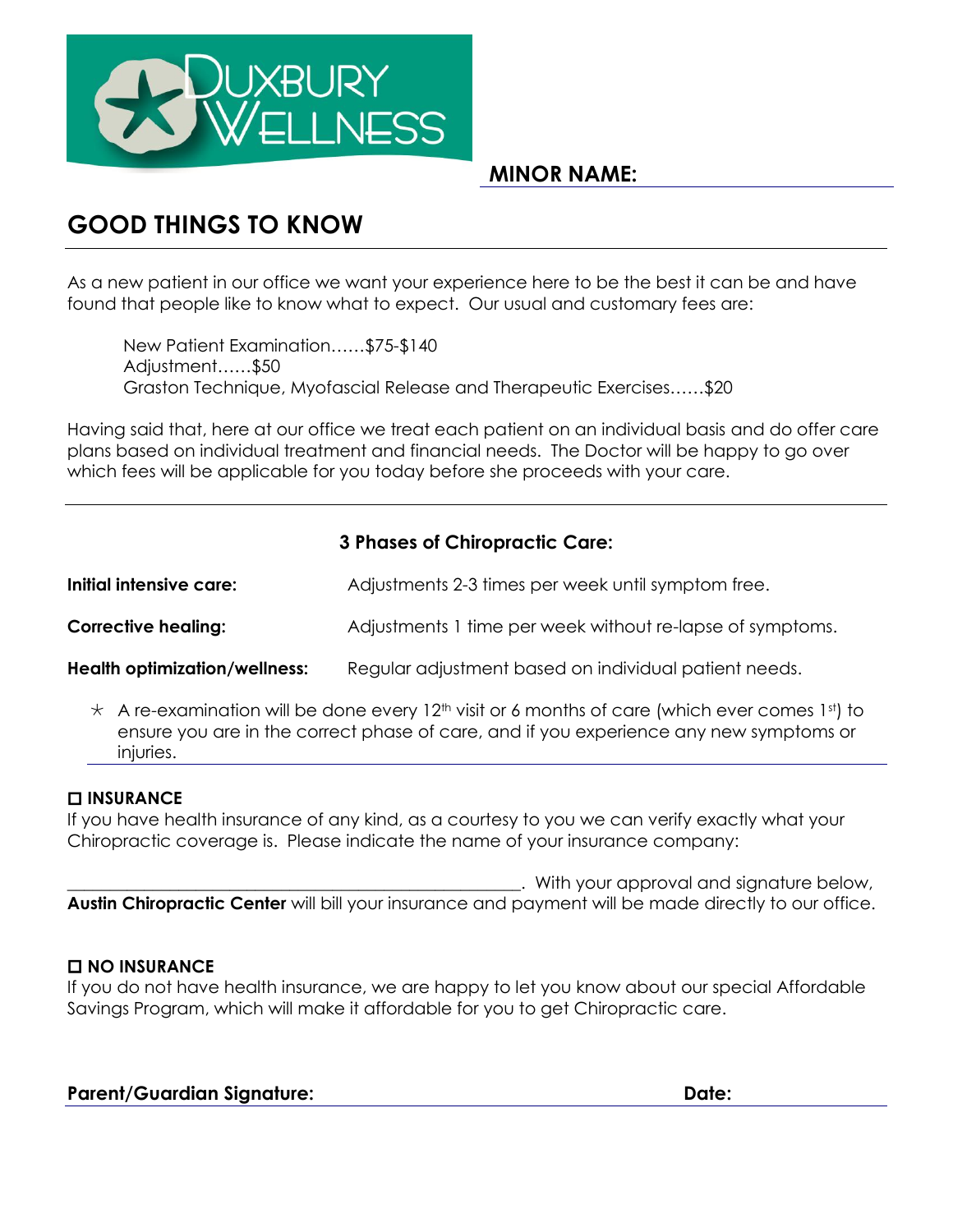

# **MINOR NAME:**

| First Name:<br>Last Name:                                            |                                                   |                                                                                                |                                           |                                      |                                        |                  |                            | Middle:              |                               |                        |                       |
|----------------------------------------------------------------------|---------------------------------------------------|------------------------------------------------------------------------------------------------|-------------------------------------------|--------------------------------------|----------------------------------------|------------------|----------------------------|----------------------|-------------------------------|------------------------|-----------------------|
| Email:                                                               |                                                   |                                                                                                |                                           |                                      | Birth date:                            |                  |                            | Age:                 |                               | Sex:                   |                       |
| Address:                                                             |                                                   |                                                                                                |                                           |                                      | City:                                  |                  |                            |                      | State:                        |                        |                       |
| ZIP Code:<br>Home Phone:                                             |                                                   |                                                                                                |                                           |                                      | Cell Phone:                            |                  |                            |                      |                               |                        |                       |
| Mothers Name:                                                        |                                                   |                                                                                                |                                           |                                      |                                        | Fathers Name:    |                            |                      |                               |                        |                       |
| <b>Medical Care Information</b>                                      |                                                   |                                                                                                |                                           |                                      |                                        |                  |                            |                      |                               |                        |                       |
| Do You Have a Family Doctor?:<br>$\Box$ No<br>□ Yes, Name of Doctor: |                                                   |                                                                                                |                                           |                                      |                                        |                  |                            |                      |                               |                        |                       |
| Address:                                                             | City:                                             |                                                                                                |                                           | State:                               |                                        |                  | ZIP Code:                  |                      |                               |                        |                       |
| Date of last Visit:                                                  |                                                   |                                                                                                |                                           |                                      | Date of last exam:                     |                  |                            |                      |                               |                        |                       |
| Do You Have a Family Chiropractor?:                                  |                                                   |                                                                                                | No<br>$\Box$                              | Yes, Name of Chiropractor:<br>$\Box$ |                                        |                  |                            |                      |                               |                        |                       |
| Address:                                                             |                                                   |                                                                                                |                                           |                                      | City:                                  |                  |                            | State:               |                               |                        | ZIP Code:             |
| Date of last Visit:                                                  |                                                   |                                                                                                |                                           |                                      | Date of last exam:                     |                  |                            |                      |                               |                        |                       |
| Have you had surgeries in the last 5 Years:                          |                                                   |                                                                                                | $\Box$ Yes                                | $\Box$ No                            |                                        |                  | If yes, Last Surgery Date: |                      |                               |                        |                       |
| Reason for Surgery:                                                  |                                                   |                                                                                                |                                           |                                      |                                        |                  |                            |                      |                               |                        |                       |
|                                                                      |                                                   |                                                                                                |                                           |                                      |                                        |                  |                            |                      |                               |                        |                       |
| <b>Present illness / Conditions:</b>                                 |                                                   |                                                                                                |                                           |                                      |                                        |                  |                            |                      |                               |                        |                       |
| $\Box$ AIDS                                                          | $\Box$ Cancer                                     |                                                                                                |                                           | □ Heart Problem                      |                                        |                  | $\Box$ Multiple Sclerosis  |                      |                               | Spinal Disc Disease    |                       |
| Allergies                                                            | $\Box$ Cirrhosis/hepatitis                        |                                                                                                | $\Box$ High blood pressure<br>□ Pacemaker |                                      |                                        |                  |                            |                      |                               | $\Box$ Thyroid trouble | $\Box$ Epilepsy       |
| Anemia                                                               | $\Box$ Diabetes                                   |                                                                                                | $\Box$ HIV/ARC                            |                                      |                                        | Prostate trouble |                            |                      | $\Box$ Tuberculosis<br>$\Box$ |                        |                       |
| Arthritis                                                            | $\Box$ Dislocated joints                          |                                                                                                | $\Box$ Kidney trouble                     |                                      |                                        | Rheumatic fever  | $\Box$ Ulcer<br>□          |                      |                               |                        |                       |
| Asthma                                                               | $\Box$ Diverticulitis                             |                                                                                                | □ Low Blood Pressure                      |                                      |                                        |                  | $\Box$ Scoliosis           |                      |                               | $\Box$ Polio<br>$\Box$ |                       |
| Bone fracture                                                        | Hay Fever<br>$\perp$                              |                                                                                                |                                           | Mental/ Emotional Difficulty         | Sinus trouble                          |                  |                            | $\Box$ STD'S<br>□    |                               |                        |                       |
| Other:                                                               |                                                   |                                                                                                |                                           |                                      |                                        |                  |                            |                      |                               |                        |                       |
| <b>Family History of illness:</b>                                    |                                                   |                                                                                                |                                           |                                      |                                        |                  |                            |                      |                               |                        |                       |
| $\Box$ AIDS                                                          | Cancer                                            |                                                                                                |                                           | $\Box$ Multiple Sclerosis            | Spinal Disc Disease                    |                  | $\Box$ STD'S               |                      |                               |                        |                       |
| Allergies                                                            | Bone fracture                                     |                                                                                                |                                           | $\Box$ Heart Problem                 | $\Box$ Low Blood Pressure              |                  |                            | $\Box$ Sinus trouble |                               |                        | $\Box$ Ulcer          |
| Anemia<br>$\Box$                                                     | Cirrhosis/hepatitis                               |                                                                                                | $\Box$ HIV/ARC                            |                                      | $\Box$ Mental/ Emotional<br>Difficulty |                  |                            | $\Box$ Epilepsy      |                               |                        | $\Box$ Polio          |
| $\Box$ Arthritis                                                     | $\Box$ Diabetes                                   |                                                                                                |                                           | $\Box$ High blood pressure           | $\Box$ Prostate trouble                |                  | $\Box$ Thyroid trouble     |                      |                               | $\Box$ Scoliosis       |                       |
| $\Box$ Asthma                                                        | Dislocated joints                                 |                                                                                                |                                           | $\Box$ Kidney trouble                | Rheumatic fever<br>$\perp$             |                  |                            | $\Box$ Tuberculosis  |                               |                        | <b>Diverticulitus</b> |
| Other:                                                               |                                                   |                                                                                                |                                           |                                      |                                        |                  |                            |                      |                               |                        |                       |
|                                                                      |                                                   |                                                                                                |                                           |                                      |                                        |                  |                            |                      |                               |                        |                       |
| <b>Type of Cancer:</b><br><b>List all Medications:</b>               | <b>Breast</b>                                     |                                                                                                | $\Box$ Lung                               | $\Box$ Other:                        |                                        |                  |                            |                      |                               |                        |                       |
|                                                                      | Caffeine? $\Box$ No $\Box$ Yes<br>Drinks per day? | Exercise? $\Box$ No $\Box$ Yes Hours per week?<br>Light / Moderate / Strenuous<br>(circle one) |                                           |                                      |                                        |                  |                            |                      |                               |                        |                       |
|                                                                      |                                                   |                                                                                                |                                           |                                      |                                        |                  |                            |                      |                               |                        |                       |

How did you hear about us?\_\_\_\_\_\_\_\_\_\_\_\_\_\_\_\_\_\_\_ Parent/Guardian:\_\_\_\_\_\_\_\_\_\_\_\_\_\_\_\_\_\_\_\_\_\_\_\_\_\_\_\_\_\_\_\_\_\_\_